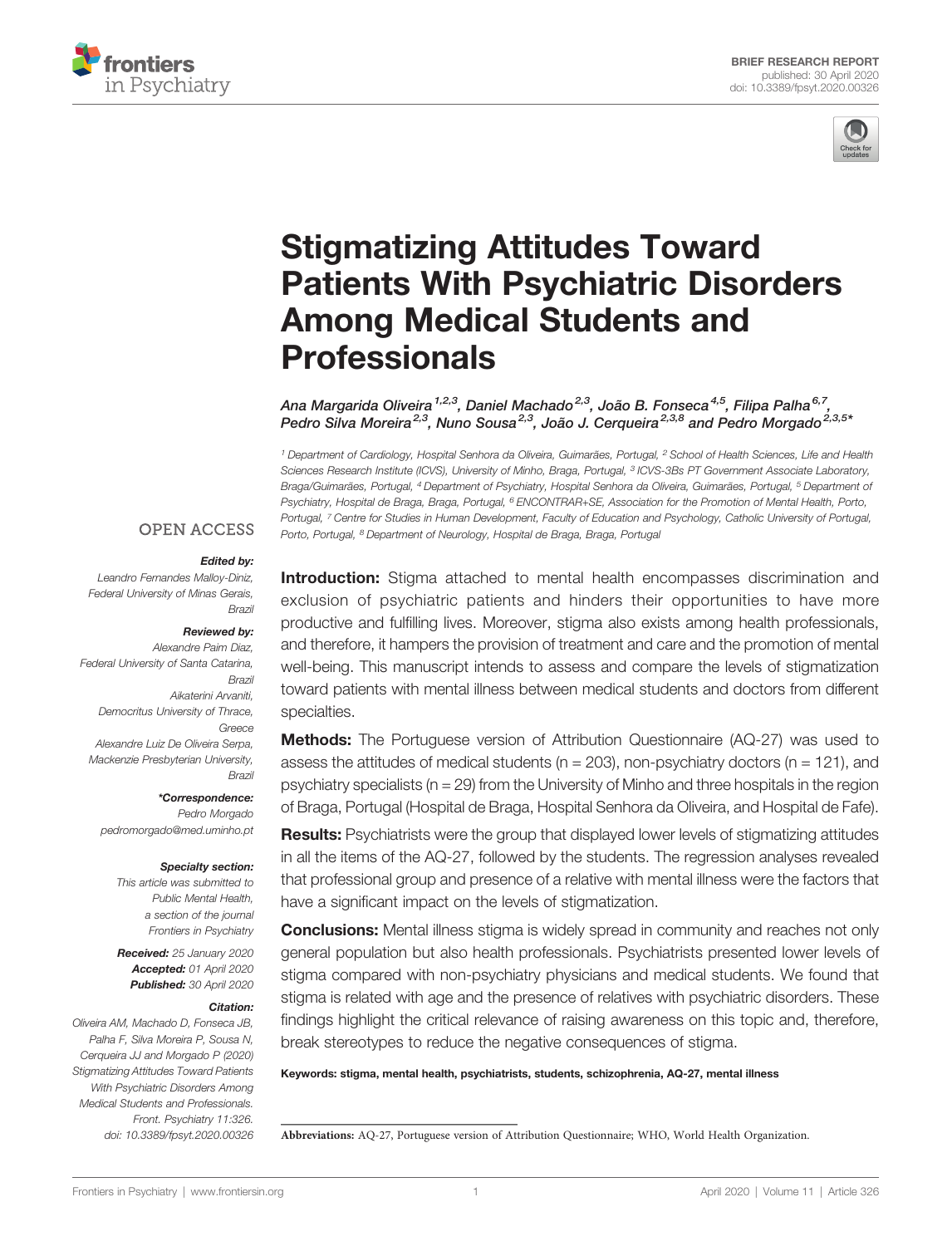# INTRODUCTION

Stigma can be defined as a sign that distinguishes a person in a negative way resulting in an additional difficulty for him/her. Stigma toward people with mental health problems consists in an attitude of social disapproval based on certain personal characteristics, beliefs, or behaviors that are in conflict to the sociocultural norm ([1\)](#page-6-0). These may be viewed as marks of disgrace and discredit leading a person to be casted away from a standard group ([2](#page-6-0)).

The process of stigmatization may be understood under the social attributions model that establishes a causal relationship between stigma signals, stereotypes, and discriminatory behavioral responses ([3](#page-6-0)). In accordance to this paradigm, the discriminative cues are given by persons suffering from psychiatric disorders through their symptoms, skill deficits, and appearance. Then, the general public will generate impressions and expectations regarding these individuals that are commonly seen as dangerous or responsible for causing their illness (controllability and responsibility). Therefore, these negative beliefs give rise to a wide range of stigmatizing discriminatory attitudes including coercion (mandatory treatment), segregation (treating patients away from society), avoidance, and hostile behavior (physical maltreatment or threats of harm) [\(4\)](#page-6-0).

Stigma stands as one of the most significant contributors for diminishing the quality of life of mental patients and their families and as a barrier for the development of mental health care programs [\(5,](#page-6-0) [6](#page-6-0)).

The World Health Organization (WHO) has already pointed out some of the devastating consequences of stigma since it leads to social exclusion and isolation, hampers family relationships, limits social functioning, and favors human right abuse. These problems can be intensified by self-stigma that results from a process of internalization of public stereotypes, leading to decrement of self-esteem and self-efficacy and delays the search for psychiatry treatment and recovery ([7](#page-6-0), [8\)](#page-6-0). It is known that people suffering from severe mental illness show a shorter life span and higher mortality rates compared to general population due to polypharmacy, physical illness, and suicide ([9](#page-6-0), [10\)](#page-6-0). According to WHO one of the pivotal reasons explaining why people with mental problems have less access to health care is the stigma and discrimination associated with mental illness ([8](#page-6-0)).

Alongside with general social stigma, the literature shows that stigmatizing attitudes toward patients with mental illness among mental health professionals and students exist in higher proportions than expected given the current knowledge on this topic ([5](#page-6-0), [11](#page-6-0)). Despite that, there is evidence that the literacy on mental health and the interaction with patients have positive effects on reducing stigma ([11\)](#page-6-0). This can be seen through the improvement on stigmatization scores as the students get more contact with mental health patients ([12](#page-6-0), [13](#page-6-0)).

There are many gaps in the research about stigma toward persons suffering from psychiatry disorders, mainly those intended to understand how it develops during medical education. The aim of the present study was to characterize and compare the presence of stigmatizing attitudes toward mental illness among medical students, psychiatrists, and nonpsychiatry doctors in order to find if there are differences in attitude among different specialty and formation/working status.

# METHODS

This is a non-interventional, observational, cross-sectional, and analytic study. The population assessed comprised the students of all classes of the Medical Degree of the University of Minho and medical doctors from psychiatry, internal medicine, and surgery working in public hospitals in Braga's region (Hospital de Braga, Hospital Senhora da Oliveira and Hospital de Fafe). All the participants signed a written informed consent, and the study protocol was approved by the ethics committee of School of Medicine.

Printed copies of a sociodemographic questionnaire and the Portuguese version of Attribution Questionnaire (AQ-27) ([14\)](#page-6-0) were given to the participants, and the answers were collected in ballots in order to ensure confidentiality.

The sociodemographic questionnaire included questions on age, gender, professional group, and information on previous personal and familiar experience of mental health disorders.

AQ-27 is a validated instrument designed to measure stigmatizing attitudes and reactions regarding nine dimensions: responsibility (patients with mental illness can control their condition and are responsible for it), pity (mental illness is beyond the control of the patients and they deserve other's sympathy), anger (patients with mental illness are blamed for their conditions and cause irritation and rage), dangerousness (people with mental illness are unpredictable and can be harmful for themselves and others), fear (patients with mental illness should be feared because they are dangerous), help (willingness to provide assistance people with mental illness), coercion (mandatory management of patients with mental illness), segregation (people with mental illness should be isolated from the community), and avoidance (effort to stay away from patients with mental illness). The items regarding responsibility, dangerousness, fear, anger, coercion, segregation, and avoidance can be associated with discriminatory behaviors in contrast with help and pity. This questionnaire contains a vignette of a patient with mental illness (in this case was a person suffering from schizophrenia) followed by 27 sentences that should be scored on a Likert scale ranging from 1 point ("no or nothing") to 9 points ("very much or completely"). Higher factor scores represent greater endorsement of the corresponding attitude or belief.

The statistical analysis was performed using the Statistical Package for the Social Sciences (SPSS) 19.0® for Windows®. The AQ-27 dimensions were statistically compared between professional groups. The normality assumption was assessed using the Shapiro-Wilk test. If this assumption was met, oneway analysis of variance (ANOVA) was conducted; otherwise, the groups were compared with the non-parametric Kruskal-Wallis test. The differences between groups were determined using a post hoc Tukey test ( $p$  value was considered significant when <0.05). The contribution of individual variables on AQ-27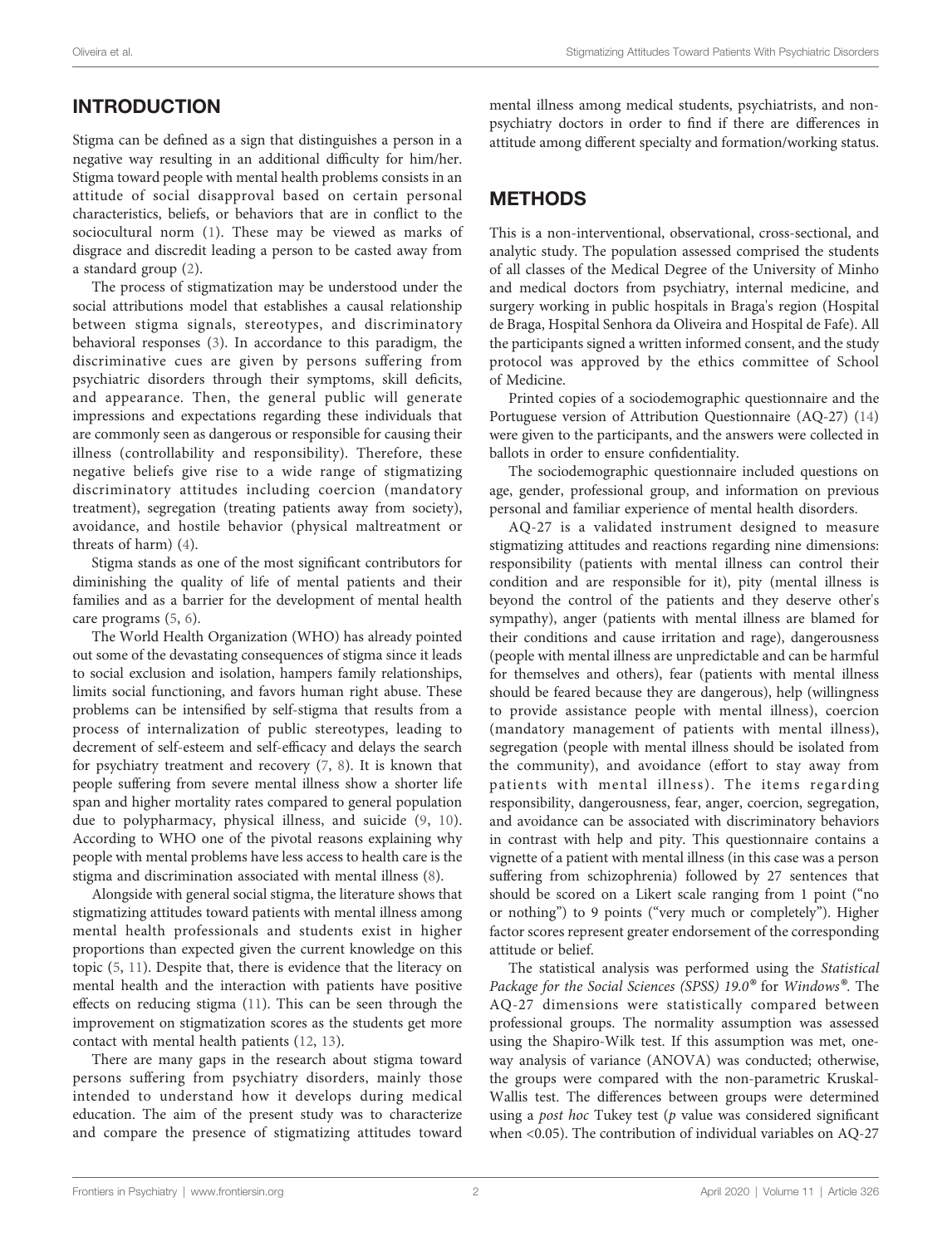scores was assessed with linear regression modeling. For this, purpose demographic variables (age and gender), information on previous personal and familiar experience of mental health disorders and variables related to the professional group were set as independent variables. To account for the categorical nature of the professional group, two dummy variables were created: Student (1 if the participant is a student; 0 otherwise) and Psychiatrist (1 if the participant is a psychiatrist; 0 otherwise). This approach enables the use of categorical variables in the different regression models. Statistical significance was defined at the  $p < 0.05$  level.

## RESULTS

The sample included a total of 353 participants of which 203 (57.5%) were students, 121 (34.3%) were non-psychiatry doctors, and 29 (8.2%) were psychiatry specialists. The majority of the responders were female (65.2%,  $n = 230$ ) and the age ranged from 17 to 73 (mean = 29.81; standard deviation  $(SD) = 12.42$ ).

Global results obtained for each item evaluated on AQ-27 are shown in Table 1. Overall, coercion and avoidance were the dimensions that got the highest scores. Responsibility was the item with the lowest score (Table 1).

The significance of the Shapiro-Wilk tests demonstrated that for most AQ-27 dimensions, there were statistically significant deviations from the normal distribution at least in one of the groups. Thus, the scores on these dimensions were compared using the Kruskal-Wallis test. The between-group differences are graphically represented in [Figure 1](#page-3-0). Psychiatrists displayed lower levels of stigmatizing attitudes in all categories analyzed, except "pity." Students, on other hand, showed significantly lower stigmatizing attitudes in help, pity, and avoidance when compared with non-psychiatrist doctors. No differences were found between groups among coercion and segregation. All  $p$ values were corrected for multiple comparisons with Tukey test.

The regression analyses revealed statistically significant main effects for fear (F (6,337) = 8.523,  $p < 0.001$ ), help (F (<sub>6,339</sub>) = 5.042,  $p < 0.001$ ), pity (F  $_{(6,339)} = 5.121$ ,  $p < 0.001$ ), avoidance  $(F_{(6,341)} = 7.057, p < 0.001)$ , anger  $(F_{(6,341)} = 3.909, p = 0.001)$ and dangerousness (F  $_{(6,341)} = 5.286$ ,  $p < 0.000$ ). When it comes

| <b>TABLE 1</b> Stereotypes means obtained in the AQ-27 in our sample, mean (SE). |                      |                          |                 |  |  |  |  |  |  |
|----------------------------------------------------------------------------------|----------------------|--------------------------|-----------------|--|--|--|--|--|--|
|                                                                                  | <b>Psychiatrists</b> | <b>Non-Psychiatrists</b> | <b>Students</b> |  |  |  |  |  |  |
| Gender (F/M)                                                                     | 17/11                | 58/59                    | 155/48          |  |  |  |  |  |  |
| Age                                                                              | 41.52 (2.49)         | 40.89 (1.04)             | 21.64 (0.21)    |  |  |  |  |  |  |
| AQ-27 Responsibility                                                             | 6.48(0.64)           | 8.6(0.38)                | 8.16(0.27)      |  |  |  |  |  |  |
| AQ-27 Fear                                                                       | 8.43(0.65)           | 14.15 (0.59)             | 16.14 (0.36)    |  |  |  |  |  |  |
| AQ-27 Help                                                                       | 24.41 (0.42)         | 19.04 (0.44)             | 22.07 (0.26)    |  |  |  |  |  |  |
| AQ-27 Pity                                                                       | 16.68 (0.90)         | 16.25 (0.51)             | 18.56 (0.32)    |  |  |  |  |  |  |
| AQ-27 Coercion                                                                   | 19.14 (0.50)         | 18.55 (0.34)             | 18.66 (0.24)    |  |  |  |  |  |  |
| AQ-27 Segregation                                                                | 10.55 (0.84)         | 16.18 (0.52)             | 16.81 (0.34)    |  |  |  |  |  |  |
| AQ-27 Anger                                                                      | 12.71 (0.72)         | 14.95 (0.42)             | 13.79 (0.34)    |  |  |  |  |  |  |
| AQ-27 Avoidance                                                                  | 6.17(0.52)           | 10.61 (0.44)             | 10.75 (0.30)    |  |  |  |  |  |  |
| AQ-27 Danger                                                                     | 13.38 (1.11)         | 19.58 (0.44)             | 14.74 (0.38)    |  |  |  |  |  |  |

to the contribution of the variables studied on the scores, we verified that the professional group was the one that showed more significant statistical differences in several stigmatizing attitudes like fear, help, avoidance, anger, and danger. Comparing to the remaining professional categories, being a psychiatrist is relevant to express significantly lower stigmatizing attitudes in fear, anger, and danger dimensions. When it comes to help and avoidance dimensions, both psychiatrists and students expressed fewer stigmatizing views than non-psychiatry doctors.

Age was an independent predictor of "pity," with older participants revealing higher stigmatizing attitudes. The presence of a relative with mental illness also influenced significantly the scores on pity and help items by promoting fewer stigmatizing attitudes ([Table 2](#page-4-0); [Figure 2](#page-5-0)).

## **DISCUSSION**

The present study aimed to characterize stigmatization attitudes among medical students, psychiatrists, and non-psychiatry doctors, and it showed that psychiatrists hold the lowest scores on stigmatization levels (except for coercion), followed by students and doctors of other specialties.

Our observation that psychiatrists have the least negative attitudes toward patients with mental illness comes in line with others studies that show the same conclusion ([15](#page-6-0)). Particularly, the difference with other doctors who have higher levels of stigmatization may be explained by the contact hypothesis. Psychiatrists as a professional group have more personal contact with mental illness and that has been proven to significantly reduce stigma and enhance positive approach to it ([16](#page-6-0), [17](#page-6-0)). In the same vein, physicians who have a relative with mental illness also expressed fewer stigmatizing attitudes with significantly higher scores on pity and help. Together, these results are in line with convincing evidence that increased contact with people suffering from mental illness is associated with lower stigma [\(15](#page-6-0)–[17\)](#page-6-0).

Another factor that can help to understand this difference is the physicians bias that states that the attitudes held by a health provider may be conditioned by training and/or past experiences with patients with mental illness. We hypothesize that doctors from other specialties may have contact with more complicated patients that have to be seen in emergency room setting with self-inflicted lesions or disruptive conduct in virtue of severe psychiatry illness. Our study showed a statistically significant higher score on avoidance that may be related to the aforementioned factors.

Students' scores are placed in an intermediate level between psychiatrists and non-psychiatrists. As previously shown by several studies, older people are more prone to engage in stigmatizing attitudes toward mental patients [\(18](#page-6-0), [19\)](#page-6-0). Our study showed similar results once age appeared as an independent factor in the regression: being younger, students will present a more positive attitude. Moreover, psychiatrists included in this study coach students from the medical school. Interestingly, there are studies that show that when professors exhibit less stigmatizing attitudes, as shown in our study, student's negative attitudes will tend to improve toward both psychiatry and patients with mental illness ([16](#page-6-0)). Plus, some of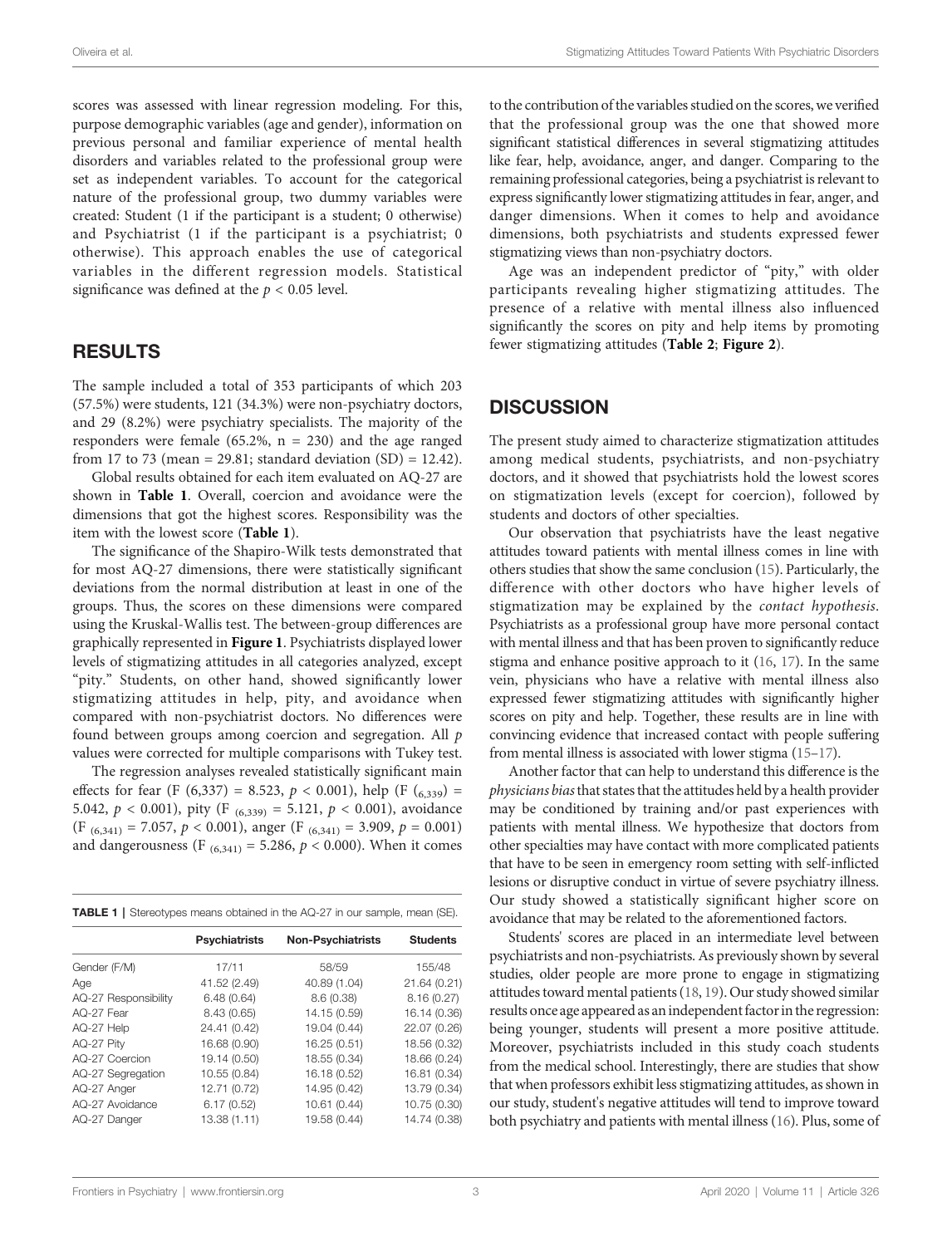<span id="page-3-0"></span>

the students in our sample had already attended psychiatry rotation which makes them more prone to change the way they view psychiatric patients. Studies comparing pre- and post-clinical students demonstrate that as the level of education in psychiatry rises, the level of stigmatization decreases ([17\)](#page-6-0).

Even though our results are in accordance with the literature, it is relevant to point out that the group we studied relied on a convenient sample that included students and doctors of a particular geographic area. The same applies to students from this particular medical school, which includes a specific program of psychiatry training that offers early contact with psychiatric patients and simulated clinical consultations of different psychiatric syndromes ([20](#page-6-0)). Furthermore, being a crosssectional study, it does not allow to follow the changes of student's attitudes over time, considering that students from different degrees of the medical course were included together as a group. Other limitations of the study include the use of preliminary version of the AQ-27 in Portuguese, the limited variability of the samples, and the unequal sample size for each group. Additionally, it might be interesting in future research to compare medical students/professionals' stigma with other health professionals and the general population.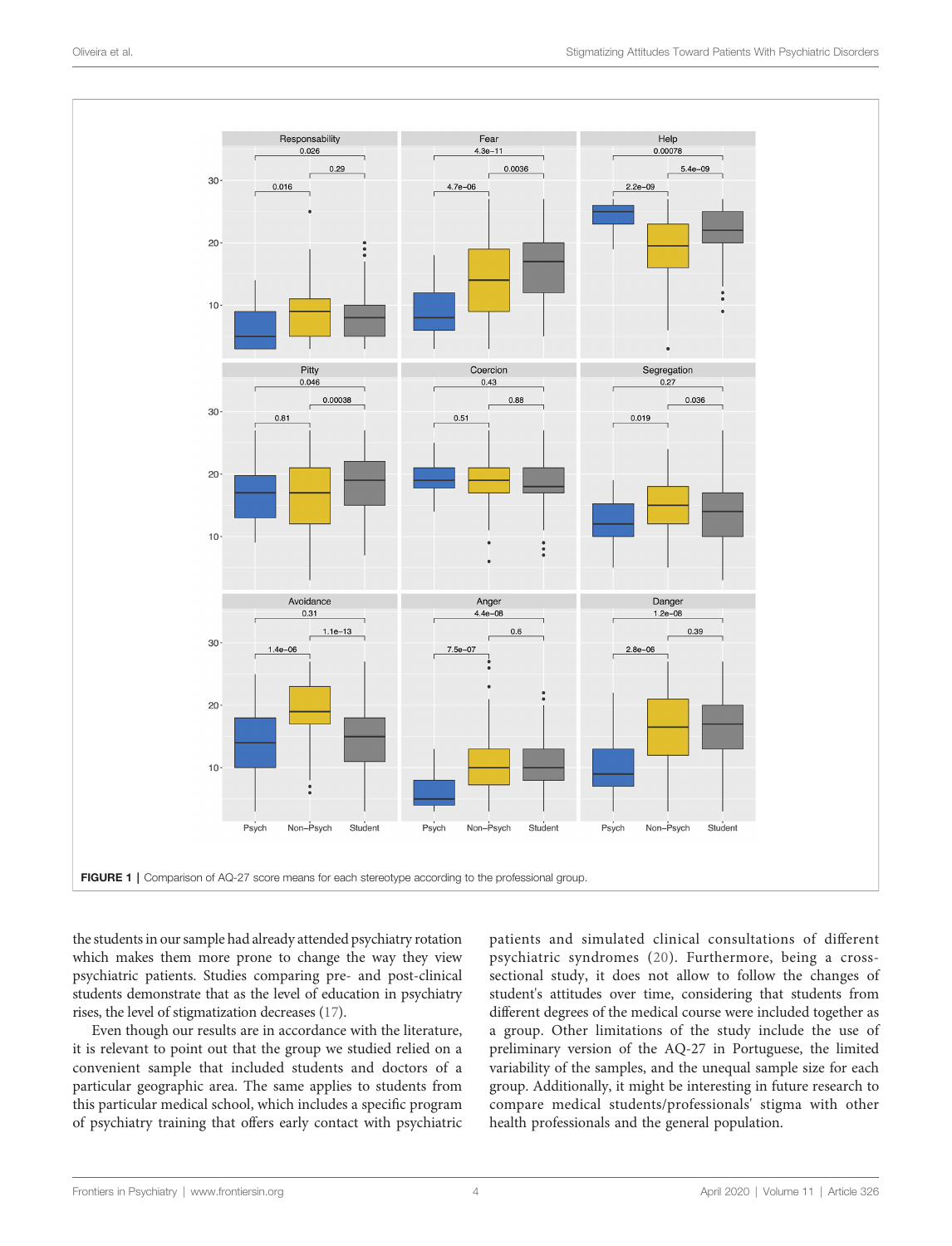<span id="page-4-0"></span>

|              | <b>Dependent Variable</b> |                         |                         |                          |                          |                            |                         |                            |                          |
|--------------|---------------------------|-------------------------|-------------------------|--------------------------|--------------------------|----------------------------|-------------------------|----------------------------|--------------------------|
|              | Responsability            | Fear                    | Help                    | Pity                     | Coercion                 | Segregation                | Avoidance               | Anger                      | <b>Dangerousness</b>     |
| Predictor    |                           |                         |                         |                          |                          |                            |                         |                            |                          |
| Constant     | $B = 9.081$ (SE =         | $B = 16.792$ (SE =      | $B = 19.267$ (SE =      | $B = 19.705$ (SE =       | $B = 17.838$ (SE =       | $B = 16.248$ (SE =         | $B = 17.553$ (SE =      | $B = 11.924$ (SE =         | $B = 17.562$ (SE =       |
|              | $1.468$ , $t = 6.187$ ,   | $(2.07)$ , t = 8.113,   | 1.493), $t = 12.903$ ,  | $1.822$ , $t = 10.816$ , | $1.338$ , $t = 13.327$ , | $1.758$ , $t = 9.243$ ,    | $1.964$ , $t = 8.938$ , | $1.624$ , $t = 7.344$ ,    | $1.878$ , $t = 9.35$ ,   |
|              | p < 0.001                 | p < 0.001               | p < 0.001               | p < 0.001                | p < 0.001                | p < 0.001                  | p < 0.001               | p < 0.001                  | p < 0.001                |
| Psychiatrist | $B = -1.765$ (SE =        | $B=-5.811$ (SE =        | $B = 4.854$ (SE =       | $B = -0.128$ (SE =       | $B = 0.443$ (SE =        | $B = -2.275$ (SE =         | $B = -6.378$ (SE =      | $B = -4.114$               | $B = -5.323$ (SE =       |
|              | $0.849$ , $t = -2.078$ ,  | $1.194$ , t= $-4.867$ , | $0.863$ , $t = 5.622$ , | 1.068), $t = -0.12$ ,    | $0.769$ , t = 0.577,     | 1.022), $t = -2.227$ ,     | $1.145$ , t= $-5.573$ , | $(SE=0.946)$ , t =         | $1.095$ , $t = -4.863$ , |
|              | $p = 0.038$               | p < 0.001               | p < 0.001               | $p = 0.905$              | $p = 0.565$              | $p = 0.027$                | p < 0.001               | $-4.347, p < 0.001$        | p < 0.001                |
| Student      | $B = -0.833$ (SE =        | $B = 1.039$ (SE =       | $B = 3.454$             | $B = 0.603$              | $B = 0.492$ (SE =        | $B = -1.801$ (SE =         | $B = -3.215$ (SE =      | $B = -0.553$ (SE =         | $B = -0.361$ (SE =       |
|              | $1.074$ , t= $-0.775$ ,   | 1.495), $t = 0.695$ ,   | $(SE=1.093)$ ,          | (SE=1.335), t=0.452,     | $0.971$ , $t = 0.506$ ,  | $1.27$ , $t = -1.417$ ,    | 1.432), $t = -2.245$ ,  | 1.184), $t = -0.467$ ,     | 1.37), $t = -0.263$ ,    |
|              | $p = 0.439$               | $p = 0.488$             | $t=3.161, p = 0.002$    | $p = 0.652$              | $p = 0.613$              | $p = 0.157$                | $p = 0.025$             | $p = 0.641$                | $p = 0.792$              |
| Age          | $B = -0.004$ (SE =        | $B = -0.078$ (SE =      | $B=-0.03$               | $B=-0.081$               | $B = 0.015$ (SE =        | $B = -0.03$ (SE =          | $B = 0.019$ (SE =       | $B = -0.029$ (SE =         | $B = -0.018$ (SE =       |
|              | $0.028$ , t = $-0.141$ ,  | $0.04$ , $t = -1.953$ , | $(SE=0.028)$ , t=       | $(SE=0.035)$ , t=        | $0.025$ , $t = 0.591$ ,  | $0.034$ , $t = -0.887$ ,   | $0.037$ , $t = 0.493$ , | $0.031$ , $t = -0.92$ ,    | $0.036$ , t = $-0.5$ ,   |
|              | $p = 0.888$               | $p = 0.052$             | $-1.066, p = 0.287$     | $-2.308, p = 0.022$      | $p = 0.555$              | $p = 0.376$                | $p = 0.622$             | $p = 0.358$                | $p = 0.617$              |
| Gender       | $B = -0.051$ (SE =        | $B = 0.172$ (SE =       | $B=0.027$               | $B=-0.193$               | $B=-0.054$               | $B=-0.158$                 | $B = 0.073$ (SE =       | $B = 0.06$ (SE =           | $B = 0.371$ (SE =        |
|              | $0.206$ , t = $-0.247$ ,  | $0.284$ , $t = 0.605$ , | $(SE=0.231)$ ,          | $(SE=0.256)$ , t=        | $(SE=0.183)$ , t=        | $(SE=0.241)$ , t=          | $0.277$ , $t = 0.265$ , | $0.229$ , $t = 0.262$ ,    | $0.265$ , $t = 1.402$ ,  |
|              | $p = 0.805$               | $p = 0.545$             | $t=0.119, p = 0.906$    | $-0.754$ , $p = 0.451$   | $-0.296, p = 0.767$      | $-0.657, p = 0.512$        | $p = 0.791$             | $p = 0.793$                | $p = 0.162$              |
| Personal     | $B = -0.379$ (SE =        | $B = 0.258$ (SE =       | $B = 0.681$ (SE =       | $B = 0.91$ (SE =         | $B = 0.33$ (SE =         | $B = 0.147$ (SE =          | $B = 0.03$ (SE =        | $B = -0.397$ (SE =         | $B = -0.08$ (SE =        |
| relation     | $0.309$ , t = $-1.23$ ,   | $0.432$ ), $t=0.598$ ,  | $(0.317)$ , t = 2.146,  | $(0.387)$ , t = 2.352,   | $0.277$ , $t = 1.19$ ,   | $0.369$ , $t = 0.397$ ,    | $0.415$ , $t = 0.073$ , | $(0.343)$ , t = $-1.158$ , | $0.397$ , t = $-0.202$ , |
|              | $p = 0.22$                | $p = 0.55$              | $p = 0.033$             | $p = 0.019$              | $p = 0.235$              | $p = 0.691$                | $p = 0.942$             | $p = 0.248$                | $p = 0.84$               |
| Frequency    | $B = -0.335$ (SE =        | $B=-0.464$              | $B=-0.021$              | $B = 0.237$              | $B = -0.553$ (SE =       | $B=-0.451$ (SE =           | $B = 0.227$ (SE =       | $B = -0.433$ (SE =         | $B = -0.28$ (SE =        |
|              | $0.357$ ), t= $-0.939$ ,  | $(SE=0.495)$ , t=       | $(SE=0.361)$ , t=       | (SE=0.443), t=0.535,     | $0.318$ , $t = -1.74$ ,  | $(0.432)$ , $t = -1.044$ , | $0.479$ , $t = 0.474$ , | $0.396$ , t = $-1.095$ ,   | $0.458$ , t = $-0.613$ , |
|              | $p = 0.348$               | $-0.938, p = 0.349$     | $-0.059$ , $p = 0.953$  | $p = 0.593$              | $p = 0.083$              | $p = 0.297$                | $p = 0.636$             | $p = 0.274$                | $p = 0.54$               |
| Profissional | $B = 0.306$ (SE =         | $B = 0.636$             | $B = 0.622$ (SE =       | $B = -1.144$ (SE =       | $B = 0.395$ (SE =        | $B = 0.354$ (SE =          | B=1.292 (SE=1.109),     | $B = 0.612$ (SE =          | $B = -0.927$ (SE =       |
| help         | $0.836$ , $t = 0.366$ ,   | $(SE=1.155)$ , t =      | $0.842$ , $t = 0.739$ , | $1.041$ , $t = -1.099$ , | $0.742$ , $t = 0.532$ ,  | $0.982$ , $t = 0.36$ ,     | $t=1.165, p = 0.245$    | $0.917$ , $t = 0.667$ ,    | 1.061), $t = -0.874$ ,   |
|              | $p = 0.714$               | $0.551, p = 0.582$      | $p = 0.461$             | $p = 0.272$              | $p = 0.595$              | $p = 0.719$                |                         | $p = 0.505$                | $p = 0.383$              |
| Model        |                           |                         |                         |                          |                          |                            |                         |                            |                          |
| summary      |                           |                         |                         |                          |                          |                            |                         |                            |                          |
|              | $F(7,337) = 1.401$ ,      | $F(7,336) = 8.25$       | $F(7,338) = 9.72$       | $F(7,338) = 4.388$       | $F(7,337) = 0.835$ ,     | $F(7,334) = 1.294, p$      | $F(7,340) = 10.274$ ,   | $F(7,340) = 4.737$ ,       | $F(7,340) = 6.1, p =$    |
|              | $p = 0.204$ ; R2 =        | $p = 0.000$ ; R2 =      | $p = 0.000$ ; R2 =      | $p = 0.000$ ; R2 =       | $p = 0.559$ ; R2 =       | $= 0.253$ ; R2 $=$         | $p = 0.000$ ; R2 =      | $p = 0.000$ ; R2 =         | $0.000; R2 = 0.112;$     |
|              | $0.028$ ; R2adj =         | $0.147$ ; R2adj =       | $0.168$ ; R2adj =       | $0.083$ ; R2adj =        | $0.017$ ; R2adj =        | $0.026$ ; R2adj =          | $0.175$ ; R2adj = 0.158 | $0.089$ ; R2adj = $0.07$   | $R2adi = 0.093$          |
|              | 0.008                     | 0.129                   | 0.15                    | 0.064                    | $-0.003$                 | 0.006                      |                         |                            |                          |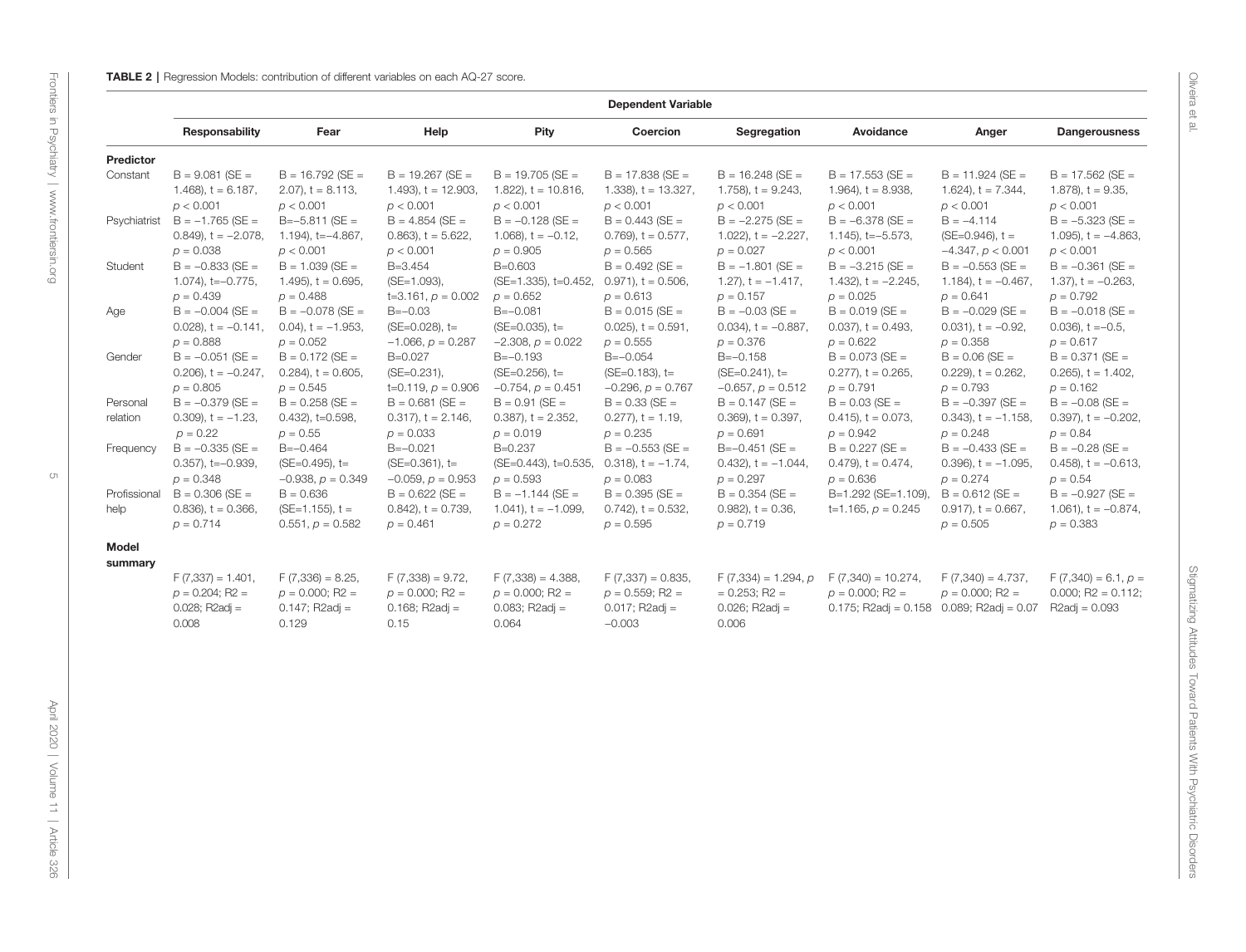<span id="page-5-0"></span>

# **CONCLUSIONS**

In brief, this study shows that stigmatization still exists inside medical community. Psychiatrists presented lower levels of stigma compared with non-psychiatry physicians and medical students. We found that stigma is related with is related with age, lower professional contact with persons suffering from psychiatric disorders and the presence of a relative with mental health disorders. Thus, interventions regarding this matter are crucial to bring insight about the negative impact of stigmatization against patients with mental illness. Measures like changing the curriculum of medical schools in order to lecture on this topic to the students and promote contact with patients with psychiatric disorders could prove beneficial to break stereotypes and to reduce the negative consequences of stigma. Finally, psychiatrists should promote educational interventions among other medical specialties in order to reduce stigma against psychiatry itself.

# DATA AVAILABILITY STATEMENT

The datasets generated for this study are available on request to the corresponding author.

# ETHICS STATEMENT

The study was conducted according to Declaration of Helsinki and obtained ethical approval from the Board of School of Medicine of University of Minho. Written informed consent was obtained from all the participants.

# AUTHOR CONTRIBUTIONS

PM, FP, JC, and NS designed the study. AO, DM, and PSM collected the data. JF, PSM, and JC analyzed the data. All authors contributed to the writing of the manuscript. All authors reviewed and edited the final version of the manuscript. All authors read and approved the final manuscript.

# FUNDING

This work was partially funded by the FEDER funds, through the Competitiveness Factors Operational Programme (COMPETE), and by national funds, through the Foundation for Science and Technology (FCT), under the scope of the project UID/Multi/ 50026/2019. This manuscript has been developed under the scope of the project NORTE-01-0145-FEDER-000013, supported by the Northern Portugal Regional Operational Programme (NORTE 2020), under the Portugal 2020 Partnership Agreement, through the European Regional Development Fund (FEDER).

# ACKNOWLEDGMENTS

We would like to thank all the participants who took part in the study.